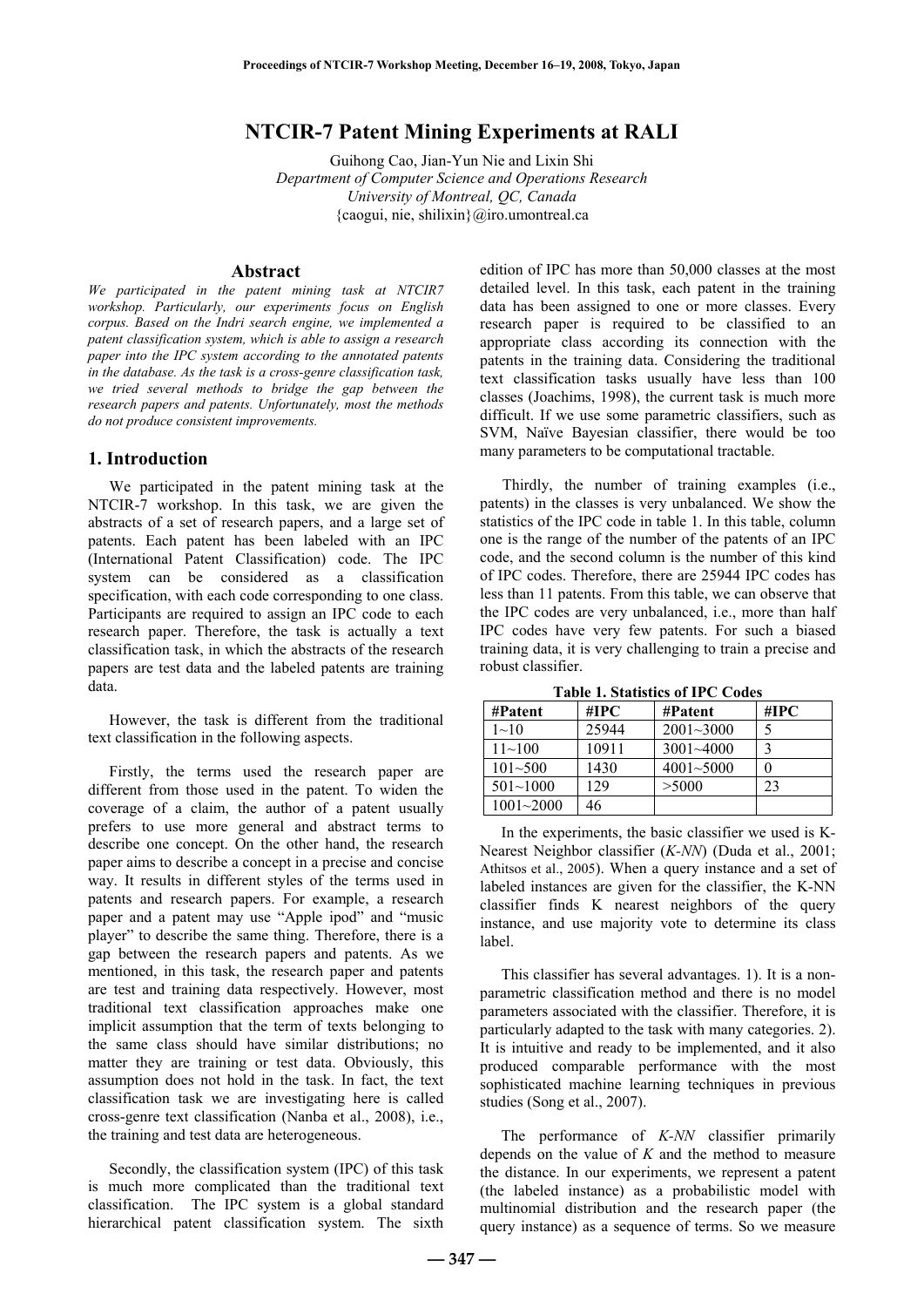the distance with the likelihood to generate the research paper with the probabilistic model. However, we will optimize the value of *K*.

We tried to mine the structure of the patent. As a structured document, we expect the different fields in the patent would have different impact on retrieval. In addition, we also investigated the usefulness of term distillation (Itoh et al., 2002) and query expansion.

The remainder of the report is organized as follows: in section 2, we will describe the experimental system we implemented for the task and the basic retrieval models. Section 3 describes the ideas we tried for experiments. In section 4, we present the experimental results, followed by some discussion. Section 5 summaries the report.

# **2. System Description**

We implemented the experimental system based on Indri search engine (Strohman et al, 2005), which is an open source search engine developed in the University of Massachusetts. The retrieval model implemented in the Indri system combines language modeling (Ponte and Croft, 1998) with an inference network (Turtle and Croft, 1991). Similar to the language modeling principle, Indri ranks the relevant documents according to the likelihood of the query generated by the documents. Suppose there is a query *q* consisting of  $q_1q_2,...,q_n$ , and a document *d*. We consider the occurrence of each query term  $q_i$  to be independent from others. The likelihood of the query can be simply calculated with the following equation:

$$
P(q | d) = \prod_{q_i} P(q_i | d)
$$

We chose Indri for experiments is because it supports building separate index for individual fields in one document, which makes it convenient to mine the structure of the patents. Readers interested in Indri system can refer to (Strohman et al., 2005) for more details.

With the *K-NN* algorithm, the classification problem is actually to rank the class label. After retrieving top *K* patents with the highest likelihood to generate the query, we extract the IPC code for each patent, and ranking the IPC code with K-NN algorithm. More formally, let *d* denote a patent, *q* for a query, and c for an IPC code. We then rank the IPC code with the following equation:

$$
score(c,q) = \sum_{i=1}^{K} \delta(pc(d_i) = c) P(q | d_i)
$$
 (1)

where  $\delta(x)$  is an indicator function, which equals to one when *x* is true and zero otherwise,  $ipc(d)$  is the IPC code of *d*. With equation 1, the IPC ranking problem is simply reduced to the calculation of the query likelihood, i.e.,  $P(q|d_i)$ . In the next section, we will introduce some ideas aiming to improve the retrieval effectiveness.

# **3. Our Approaches**

# **3.1 Term Distillation**

As we know, the patents have different style with the research papers. For example, such terms like "paper", "propose", and "study" may occur frequently in the research papers, but rarely in the patents. These terms are useless for retrieval. They sometimes even hurt retrieval effectiveness. For example, if a patent is about some novel method to manufacture paper, it may be wrongly retrieved for many research papers about other topics because they contain the term "paper". Therefore, it is better to filter out these terms.

We use a simple method to filter these terms. First of all, we calculate the document frequency (*df*) of each term in the research paper. The *df* is calculated based on all 976 topics used in the experiment, including dry run topics and formal run topics. We then select top 30 terms with the highest *df*. These terms are treated as stop words. Therefore, all these terms are filtered in indexing time and query time.

#### **3.2 Mining Patent Structure**

A patent is a structured document, which has up to 4 fields, i.e., title, abstract, specification, and claim. Different fields have different styles to describe even the same concept. For example, the claim field tend to use more general and abstract terms to widen the coverage of the claims, while the terms used in specification field is closer to those in the research paper. Moreover, we find that in the specification field, there are also some sub-fields started with some upper case words. According to our observation, the field usually contains four sub-fields: background, description, summary and drawing. Background is a sub-field to describe the background knowledge of the patent, which reviews some previous studies by citing research papers presenting the work. Therefore, this sub-field is close to the research paper, and is the most fertile field to find the terms used in scientific papers. On the other hand, the drawing sub-field only describes some figures which illustrate the patent, so this sub-field is generally useless for the given classification task.

However, there are some problems to divide the specification field into four sub-fields. The first problem is that some sub-fields are missed. We then simply disregard it. The second problem is that some sub-fields are mixed. For example, the background is mixed with description. We then duplicate the sub-field, one for background and another for description.

We then represent each patent with up to 8 fields, in which we duplicate the specification field and divide it into four sub-fields. The remaining problem is how to combine the text in all the fields. Here we used a very simple method. We call the fields we are planning to use active fields, which are denoted as *A*. Let f be an arbitrary field. Then we have: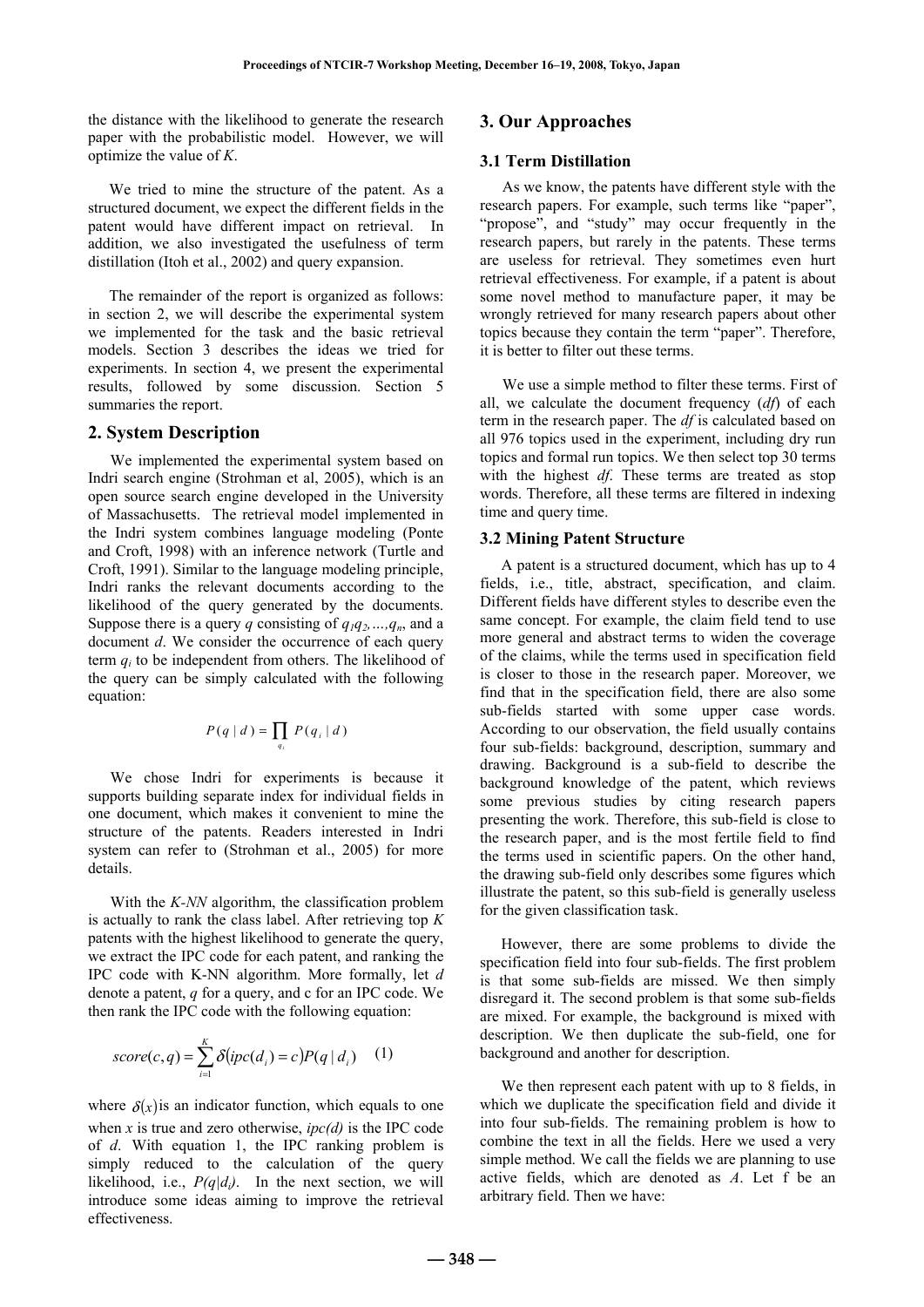$$
P(q_i | d) = \frac{\sum_{f \in A} tf(q_i, f) + \mu P(q_i | C)}{\sum_{f \in A} |f| + \mu}
$$
 (2)

where  $f(q_i, f)$  is the frequency of qi occurring in *f*, |f| is the length of *f*,  $P(q_i|C)$  is the probability of  $q_i$  in the whole collection, and  $\mu$  is the Dirichlet prior, which is set to be 2000 empirically.

# **3.4 Query Expansion**

Query expansion (Xu and Croft, 1996) is a technique to expand a query with some additional terms related to the query. It has been shown to be effective when the query is short. It seems not suitable in our case because the query is a research paper with title and abstract section, which is quite long. However, our purpose in using query expansion here is not to add additional terms, but to emphasize some important query terms. Because the query is long, many query terms may be only noise. With query expansion, we expect to identify some important terms in the query so stress them.

There are many query expansion techniques, among which pseudo-relevance feedback has shown to be effective across retrieval models (Zhai and Lafferty, 2001). In pseudo-relevance feedback, some top ranked documents in the initial retrieval are considered to be relevant to the query. Then some terms occurring in these documents frequently are extracted to expand the original query. In our experiments, we used the mixture model for pseudo-relevance feedback (Zhai and Lafferty, 2001) because of its state-of-the-art performance. In this model, it assumes the feedback documents are generated with two sources, i.e., a topic model expressing user's information need and a noisy model which is approximated by the whole collection. Both models have multinomial distribution. EM algorithm is used to estimate the topic model by maximizing the likelihood of the feedback documents. We selected top 80 terms with the highest probabilities in the topic model, and add them to the original query.

### **4. Experiments**

| <b>Table 2. The Effectiveness of Query Expansion</b>                                           |  |               |            |  |
|------------------------------------------------------------------------------------------------|--|---------------|------------|--|
| $\text{H}\mathbf{E}_{\mathbf{v}\mathbf{n}}$ Towns $\mathbf{D}\widehat{\boldsymbol{\omega}}$ 20 |  | $D \odot 100$ | <b>MAD</b> |  |

| #Exp. Terms | P(230) | P@100  | MAP    |
|-------------|--------|--------|--------|
| $\theta$    | 0.0271 | 0.0047 | 0.1488 |
| 20          | 0.0274 | 0.0029 | 0.1470 |
| 40          | 0.0274 | 0.0030 | 0.1451 |
| 60          | 0.0277 | 0.0029 | 0.1447 |
| 80          | 0.0277 | 0.0030 | 0.1439 |
| 100         | 0.0276 | 0.0030 | 0.1456 |

In the section, we present the experimental results for investigating the techniques we described in section 3. We focused on the English patent mining task; therefore the data we used is USPTO patent data. The main evaluation metrics is Mean Average Precision (MAP). In addition, we also used the precision at top 30 and 100 documents.

### **4.1 The Effectiveness of Query Expansion**

In this experiment, we investigated the effectiveness of query expansion. We indexed each query with all the 8 fields. We compared the results with various number of query expansion terms. The model with no expansion terms is the baseline. Table 2 shows the results.

From the table, we observe that query expansion does not produce any positive effect. Although the change is marginal, every expanded query results in worse result. The reason may be because the query we used here are very long. The average length of query is more than three hundred terms. With such a long query, the user's information need has been described completely, and so the query expansion is dispensable.

### **4.2 The Optimal Value of K**

In this experiment, we examine the impact of the value of K on the retrieval effectiveness. We plot the MAP of different K values in figure 1. From this figure, we can easily observe that the value of K is very critical to the classification performance, which is consistent with (Song et al., 2007). The best results occur when K is around 200.



#### **4.3 The Effectiveness of Term Distillation**

This experiment examines the usefulness of term distillation. We argue that some common terms in the research paper does not contribute to retrieve relevant patents, and they sometimes even hurt the retrieval effectiveness. We extracted some words with the highest *idf* in all the topics. Considering the English terms have some morphological transformation, we included all terms' morphological variants. The terms are listed in Appendix 1. All these terms all treated as stop words in query time.

We compared two models in table 3, i.e., with or without term distillation. From this table, we found that the term distillation does not improve retrieval effectiveness. One possible reason is that these terms occur in the patents rarely, and so omitting these terms does not change the performance much.

**Table 3. The Effectiveness of Term Distillation** 

| Model                    | P@30   | P@100  | MAP       |
|--------------------------|--------|--------|-----------|
| Original                 | 0.0277 | 0.0047 | 0.1502    |
| <b>Term Distillation</b> | 0.0282 | 0.0046 | 0 1 4 9 1 |